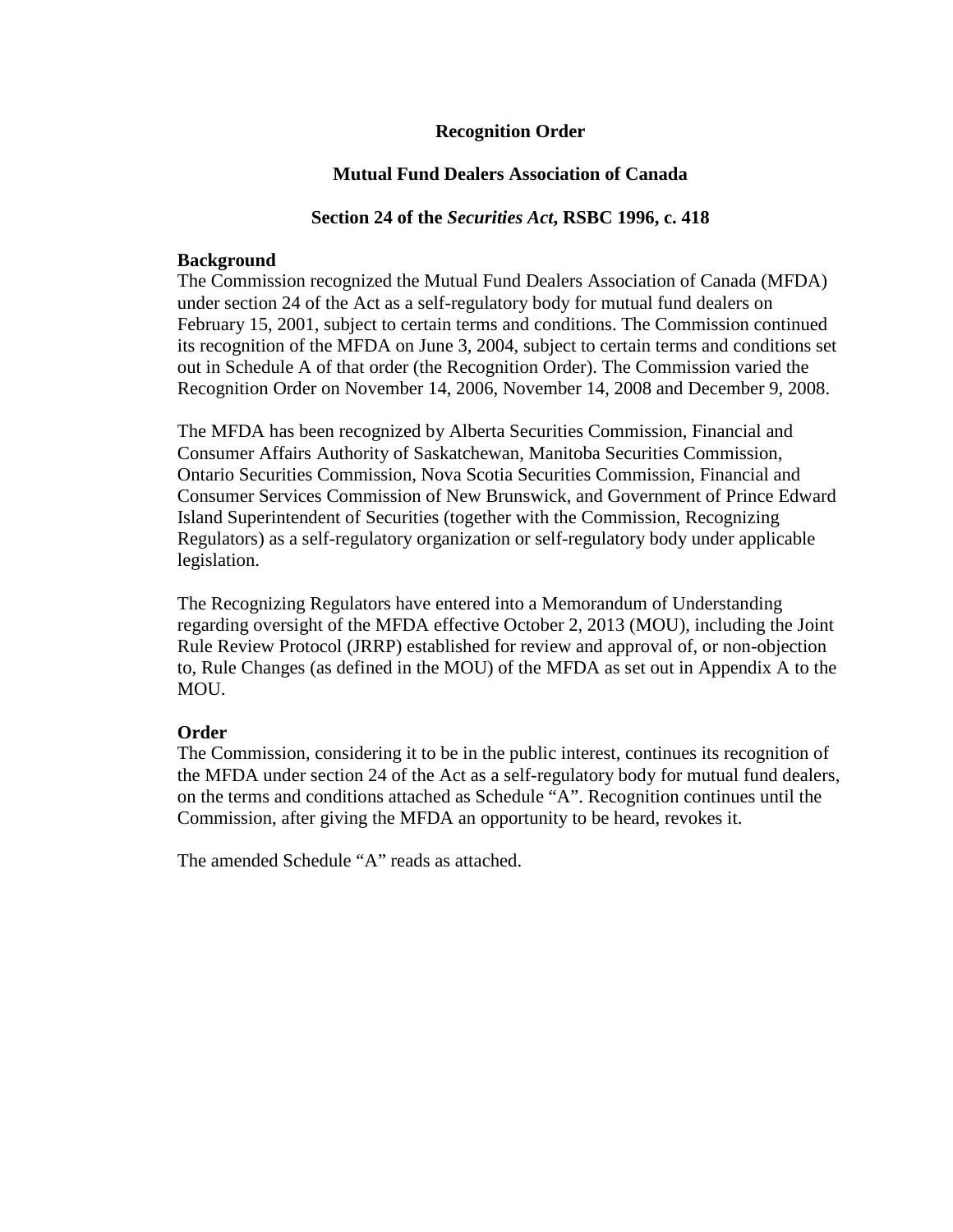#### **Schedule A**

#### **Terms and Conditions of Recognition of the Mutual Fund Dealers Association of Canada as a Self-Regulatory Organization for Mutual Fund Dealers**

## **1. DEFINITIONS**

For the purposes of this Schedule:

"Approved Person" has the same meaning as that under the MFDA rules, as amended by the MFDA and approved by the Commission from time to time;

"member" means a member of the MFDA:

"MFDA IPC" means MFDA Investor Protection Corporation;

"rules" means the by-laws, rules, regulations, policies, forms, and other similar instruments of the MFDA; and

"securities legislation" has the same meaning as that defined in National Instrument 14-101.

## **2. STATUS**

The MFDA is and shall remain a not-for-profit corporation.

# **3. CORPORATE GOVERNANCE**

- (A) The MFDA's arrangements with respect to the appointment, removal from office and functions of the persons ultimately responsible for making or enforcing the rules of the MFDA, being the Board of Directors (the "Board"), shall secure a proper balance between the interests of the different members of the MFDA in order to ensure diversity of representation on the Board. In recognition that the protection of the public interest is a primary goal of the MFDA, a reasonable number and proportion of directors on the Board and on the committees of the Board shall be and remain during their term of office Public Directors as defined in By-law No. 1 of the MFDA.
- (B) The MFDA's governance structure shall provide for:
	- (i) at least 50% of its directors, other than its President and Chief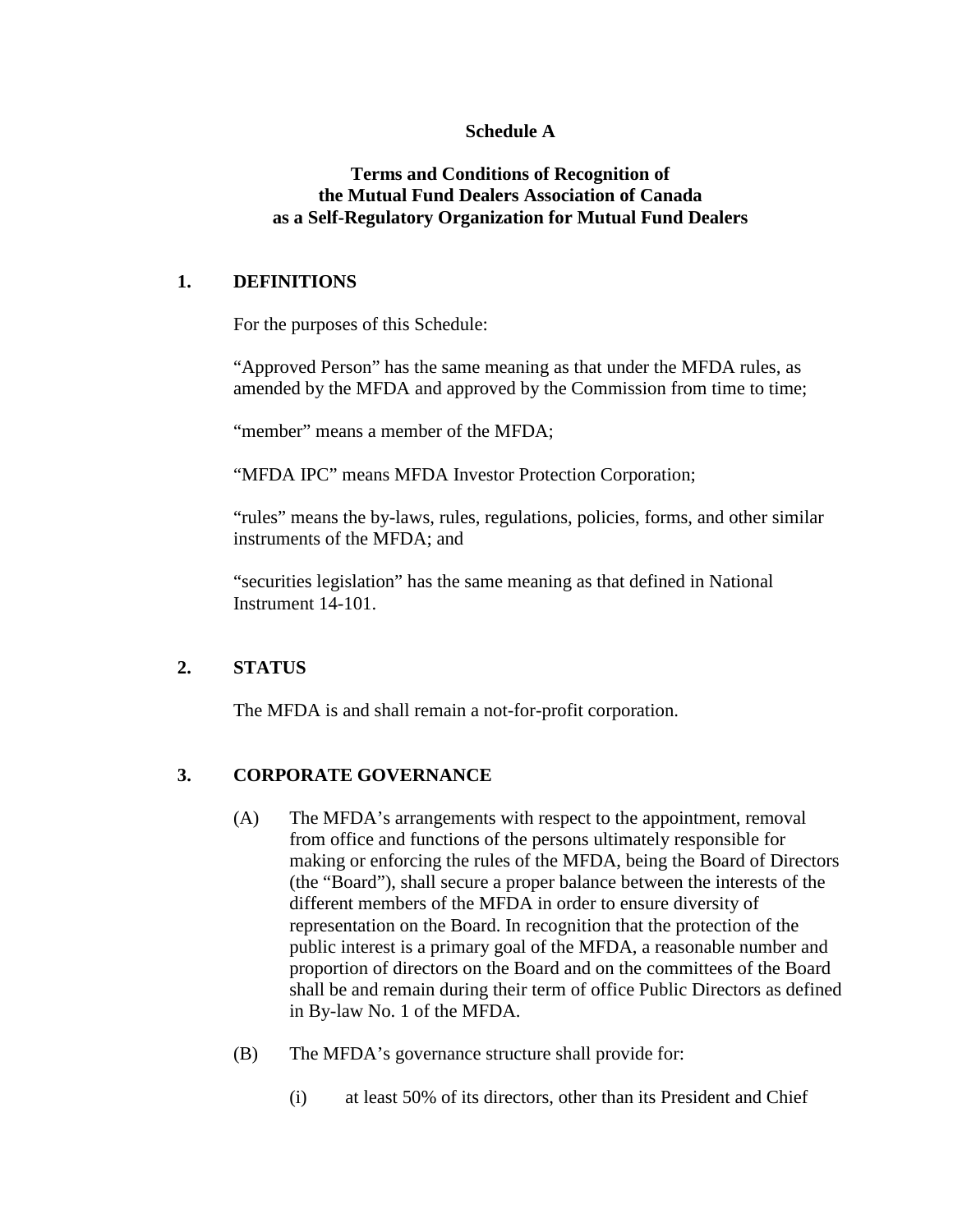Executive Officer, shall be Public Directors;

- (ii) the President and Chief Executive Officer of the MFDA is deemed to be neither a Public Director nor a non-Public Director;
- (iii) appropriate representation of Public Directors on committees and bodies of the Board, in particular:
	- (a) at least 50% of directors on the governance committee of the Board shall be Public Directors,
	- (b) a majority of directors on the audit committee of the Board shall be Public Directors,
	- (c) at least 50% of directors on the executive committee of the Board, if any, shall be Public Directors,
	- (d) meetings of the Board shall have a quorum requirement of a reasonable number and proportion of Public Directors and non-Public Directors, with at least two Public Directors, and
	- (e) meetings of any committee or body of the Board shall have a quorum requirement of a reasonable number and proportion of Public Directors and non-Public Directors, provided that if the committee or body has Public Directors then the quorum must require at least one Public Director be present;
- (iv) the remaining number of directors serving on the Board and on the above referred to committees and bodies of the Board, shall consist of directors representing the different members of the MFDA to ensure diversity of representation on the Board in accordance with paragraph (A);
- (v) appropriate qualification, remuneration, and conflict of interest provisions and provisions with respect to the limitation of liability of and indemnification protection for directors, officers and employees of the MFDA; and
- (vi) a chief executive officer and other officers, all of whom, except for the chair of the Board, are independent of any member.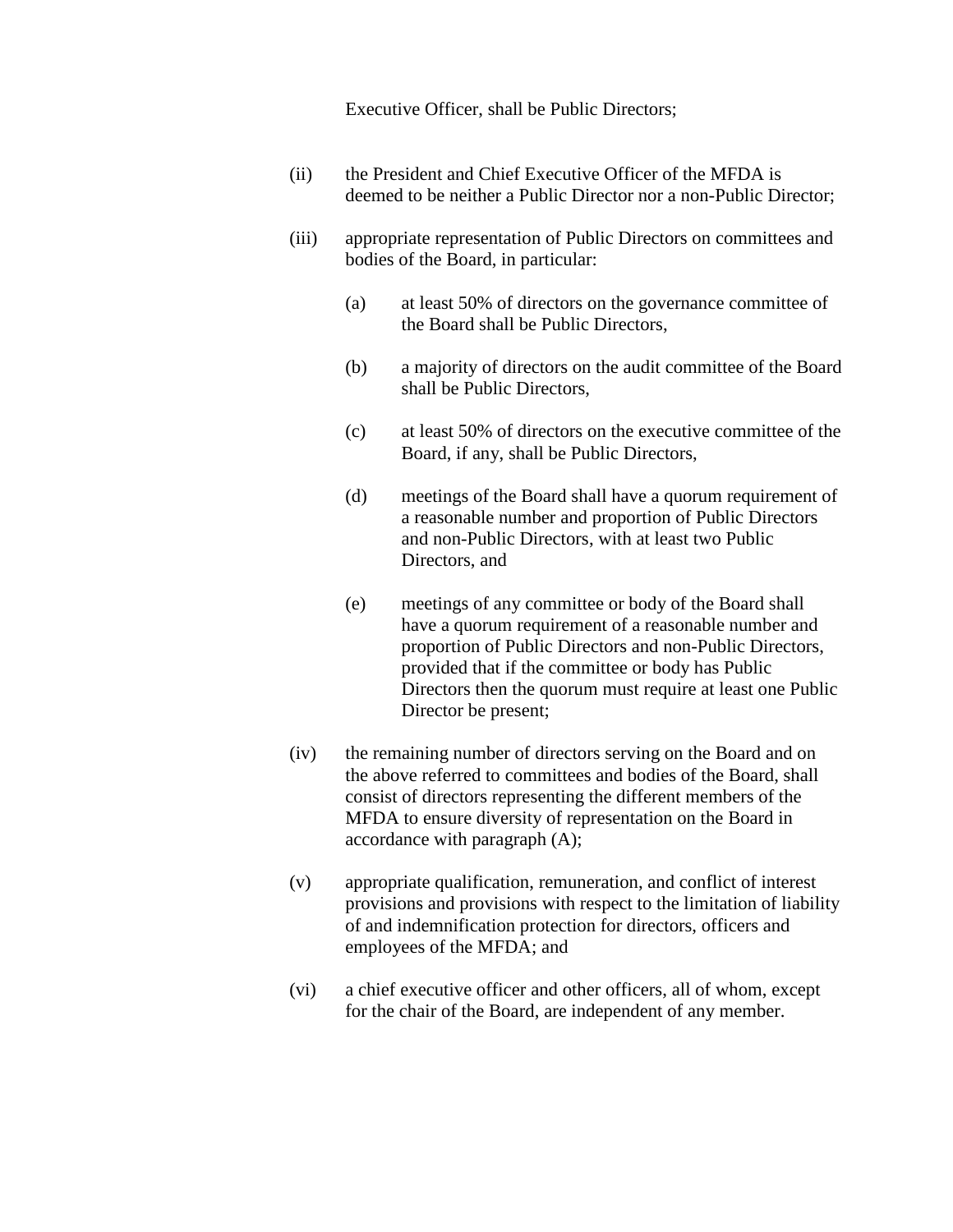## **4. FEES**

- (A) Any and all fees imposed by the MFDA on its members shall be equitably allocated and bear a reasonable relation to the costs of regulating members, carrying out the MFDA's objects and protecting the public interest. Fees shall not have the effect of creating unreasonable barriers to membership and shall be designed to ensure that the MFDA has sufficient revenues to discharge its responsibilities.
- (B) The MFDA's process for setting fees shall be fair, transparent, and appropriate.

# **5. COMPENSATION OR CONTINGENCY TRUST FUNDS**

The MFDA shall co-operate with the MFDA IPC and any compensation funds or contingency trust funds that are from time to time considered by the Commission under securities legislation to be compensation funds or contingency trust funds for mutual fund dealers. The MFDA shall ensure that its rules give it the power to assess members, and require members to pay such assessments, on account of assessments or levies made by or in respect of the MFDA IPC.

# **6. MEMBERSHIP REQUIREMENTS**

- (A) The MFDA's rules shall permit all properly registered mutual fund dealers who satisfy the membership criteria to become members thereof and shall provide for the non-transferability of membership.
- (B) Without limiting the generality of the foregoing, the MFDA's rules shall provide for:
	- (i) reasonable financial and operational requirements, including minimum capital and capital adequacy, debt subordination, bonding, insurance, record-keeping, new account, knowledge of clients, suitability of trades, supervisory practices, segregation, protection of clients' funds and securities, operation of accounts, risk management, internal control and compliance (including a written compliance program), client statement, settlement, order taking, order processing, account inquiries, confirmation and back office requirements;
	- (ii) reasonable proficiency requirements (including training, education and experience) with respect to Approved Persons of members;
	- (iii) consideration of disciplinary history, including breaches of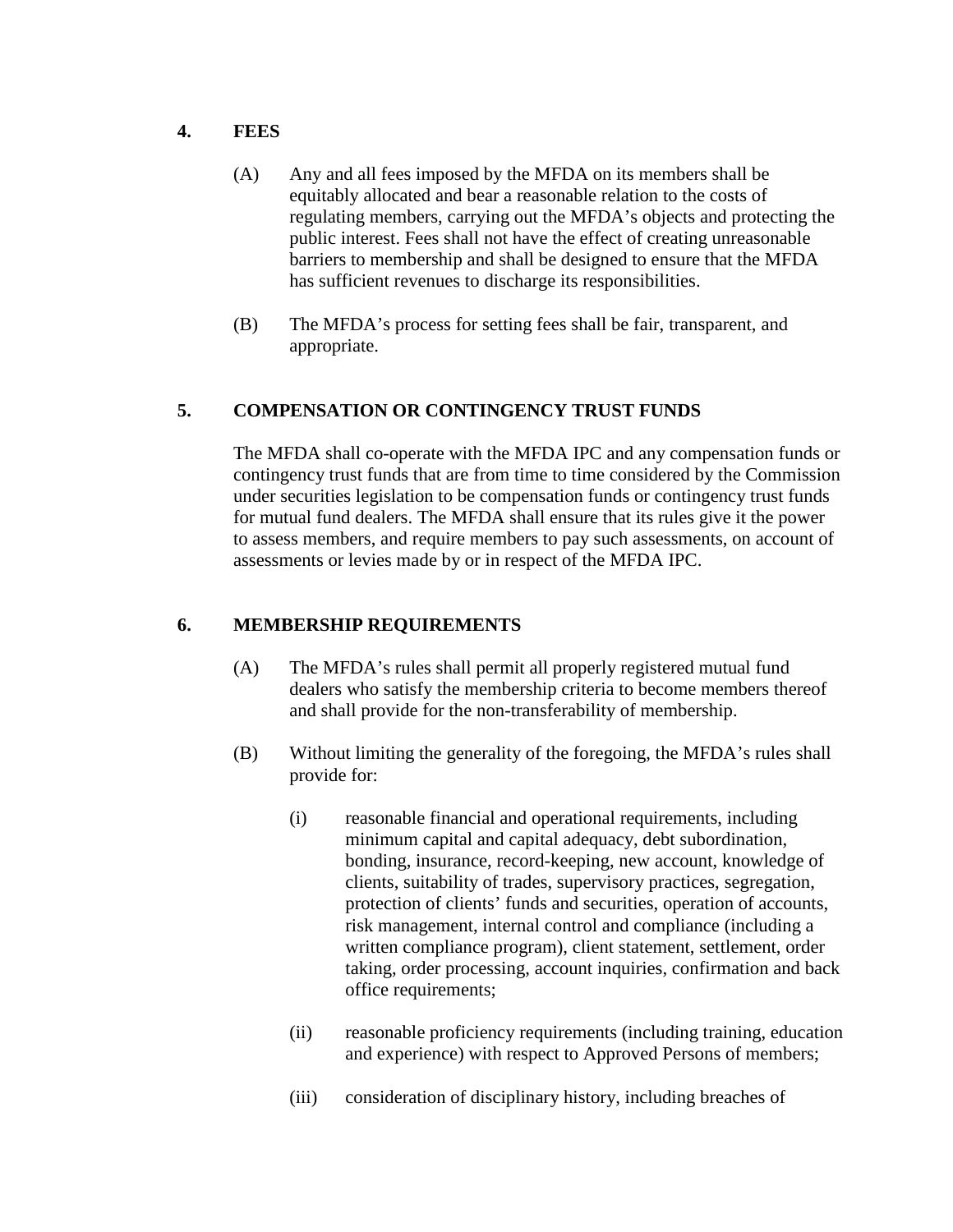applicable securities legislation, the rules of other self-regulatory organizations or MFDA rules, prior involvement in criminal, relevant quasi-criminal, administrative or insolvency proceedings or civil proceedings involving business conduct or alleging fraudulent conduct or deceit, and prior business and other conduct generally, of applicants for membership and any partners, directors and officers, in order that membership may, where appropriate, be refused where any of the foregoing have previously engaged in improper conduct, and shall be refused where the past conduct of any of the foregoing affords reasonable grounds for belief that the applicant's business would not be conducted with integrity;

- (iv) reasonable consideration of relationships with other members and other business activities to ensure the appropriateness thereof; and
- (v) consideration of the ownership of applicants for membership under the criteria established in paragraph 6(E).
- (C) The MFDA shall require members to confirm to the MFDA that persons that it wishes to sponsor, employ or associate with as Approved Persons comply with applicable securities legislation and are properly registered.
- (D) The MFDA rules shall require a member to give prior notice to the MFDA before any person or company acquires a material registered or beneficial interest in securities or indebtedness of or any other ownership interest in the member, directly or indirectly, or becomes a transferee of any such interests, or before the member engages in any business combination, merger, amalgamation, redemption or repurchase of securities, dissolution or acquisition of assets. In each case there may be appropriate exceptions in the case of publicly traded securities, de minimis transactions that do not involve changes in de facto or legal control or the acquisitions of material interests or assets, and nonparticipating indebtedness.
- (E) The MFDA rules shall require approval by the MFDA in respect of all persons or companies proposing to acquire an ownership interest in a member in the circumstances outlined in paragraph 6(D) and, except as provided in paragraph 6(F), for approval of all persons or companies that satisfy criteria providing for:
	- (i) consideration of disciplinary history, including breaches of applicable securities legislation, the rules of other self-regulatory organizations or MFDA rules, involvement in criminal, relevant quasi-criminal, administrative or insolvency proceedings or civil proceedings involving business conduct or alleging fraudulent conduct or deceit, and prior business and other conduct generally;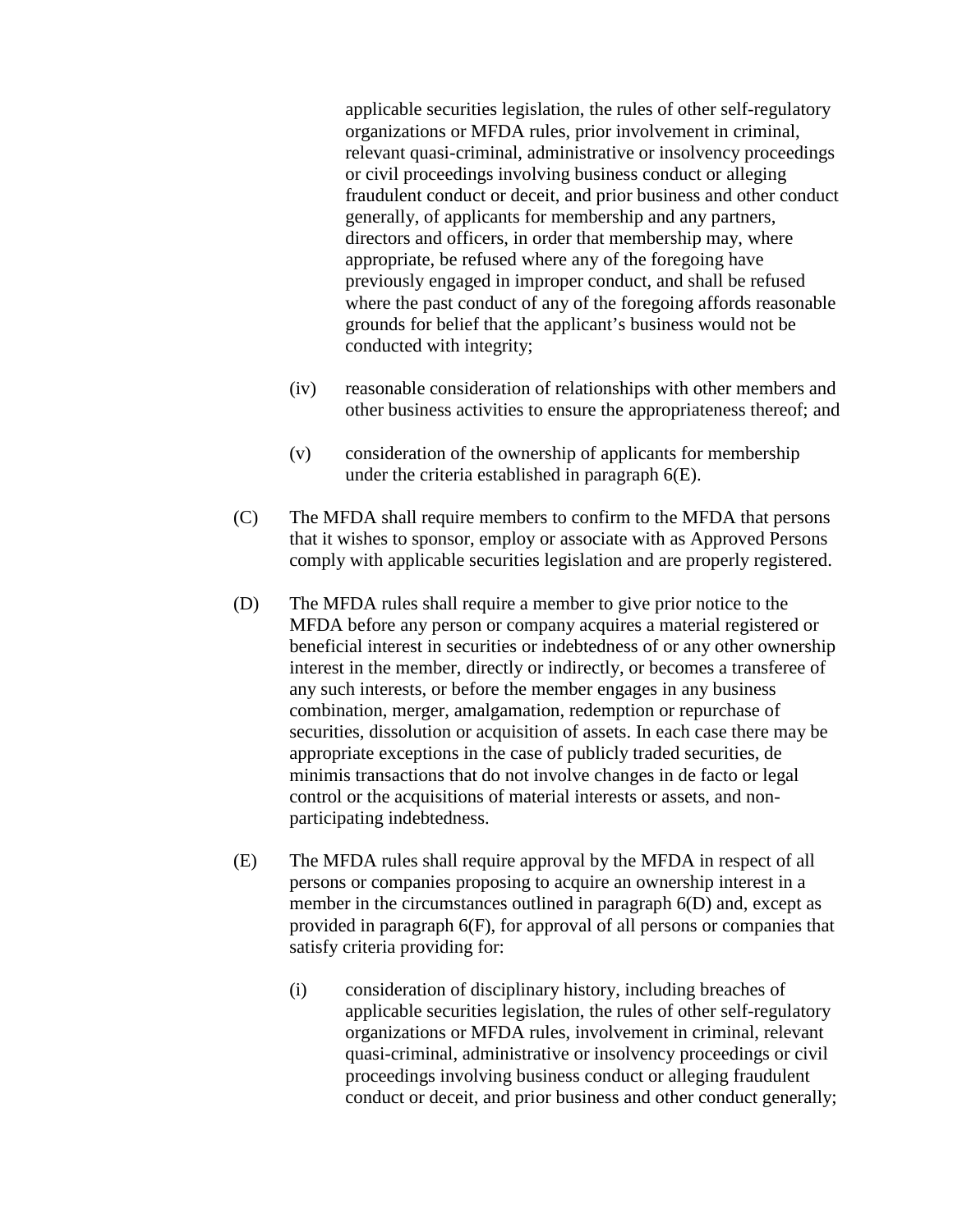and

- (ii) reasonable consideration of relationships with other members and involvement in other business activities to ensure the appropriateness thereof.
- (F) The MFDA rules shall give the MFDA the right to refuse approval of all persons or companies that are proposing to acquire an ownership interest in a member in the circumstances outlined in paragraph 6(D) who do not agree to:
	- (i) submit to the jurisdiction of the MFDA and comply with its rules;
	- (ii) notify the MFDA of any changes in his, her or its relationship with the member or of any involvement in criminal, relevant quasi-criminal, administrative or insolvency proceedings or in civil proceedings involving business conduct or alleging fraudulent conduct or deceit;
	- (iii) accept service by mail in addition to any other permitted methods of service;
	- (iv) authorize the MFDA to co-operate with other regulatory and selfregulatory organizations, including sharing information with these organizations; and
	- (v) provide the MFDA with such information as it may from time to time request and full access to and copies of any records.
- (G) The MFDA shall notify the Commission forthwith of members whose rights and privileges will be suspended or terminated or whose membership will be terminated, and in each case the MFDA shall identify the member, the reasons for the proposed suspension or termination and provide a description of the steps being taken to ensure that the member's clients are being dealt with appropriately.

## **7. COMPLIANCE BY MEMBERS WITH MFDA RULES**

(A) The MFDA shall enforce, as a matter of contract between itself and its members, compliance by its members and their Approved Persons with the rules of the MFDA and the MFDA shall cooperate with the Commission in ensuring compliance with applicable securities legislation relating to the operations, standards of practice and business conduct of members and Approved Persons, without prejudice to any action that may be taken by the Commission under securities legislation.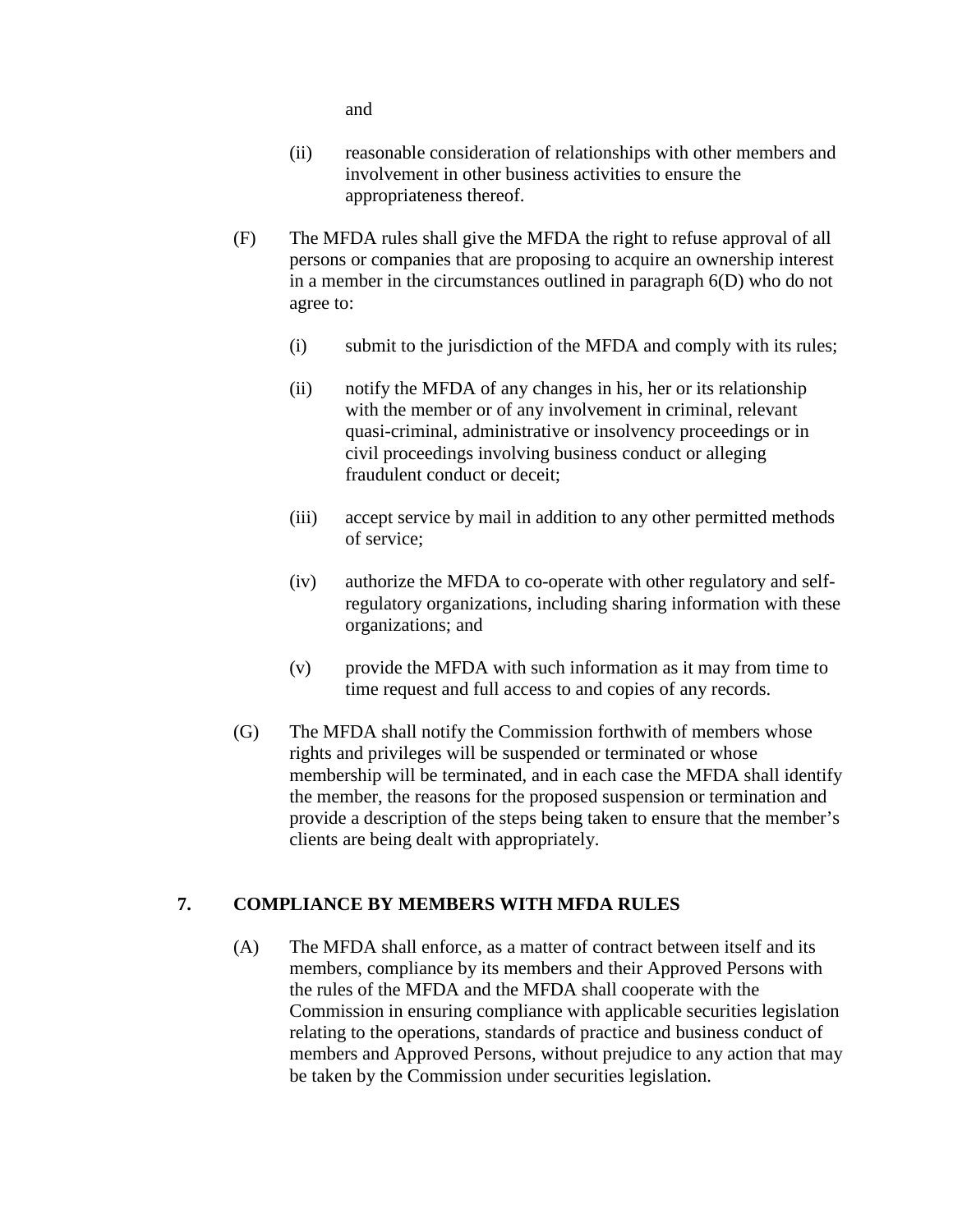- (B) The MFDA shall conduct periodic reviews of its members and the members' Approved Persons to ensure compliance by its members and the members' Approved Persons with the rules of the MFDA and shall conduct such reviews at a frequency requested by the Commission or its staff. The MFDA shall provide notice to staff of the Commission of any material violations of securities legislation of which it becomes aware in the ordinary course operation of its business. The MFDA shall also cooperate with the Commission in the conduct of reviews of its members and the members' Approved Persons as requested by the Commission or its staff, to ensure compliance by its members and their Approved Persons with applicable securities legislation.
- (C) The MFDA shall promptly report to the Commission when:
	- (i) any member has failed to file on a timely basis any required financial, operational or other report;
	- (ii) early warning thresholds established by the MFDA that would reasonably be expected to raise concerns about a member's liquidity, risk-adjusted capital or profitability have been triggered by any member; and
	- (iii) any condition exists with respect to a member which, in the opinion of the MFDA, could give rise to payments being made out of the MFDA IPC, including any condition which, alone or together with other conditions, could, if appropriate corrective action is not taken, reasonably be expected to:
		- (a) inhibit the member from promptly completing securities transactions, promptly segregating clients' securities as required or promptly discharging its responsibilities to clients, other members or creditors,
		- (b) result in material financial loss, or
		- (c) result in material misstatement of the member's financial statements.

The MFDA shall, in each case, identify the member, describe the circumstances that gave rise to the reportable event and describe the MFDA's proposed response to ensure the identified circumstances are resolved.

(D) The MFDA shall promptly report to the Commission actual or apparent misconduct by members and their Approved Persons and others where investors, creditors, members, the MFDA IPC or the MFDA may reasonably be expected to suffer serious damage as a consequence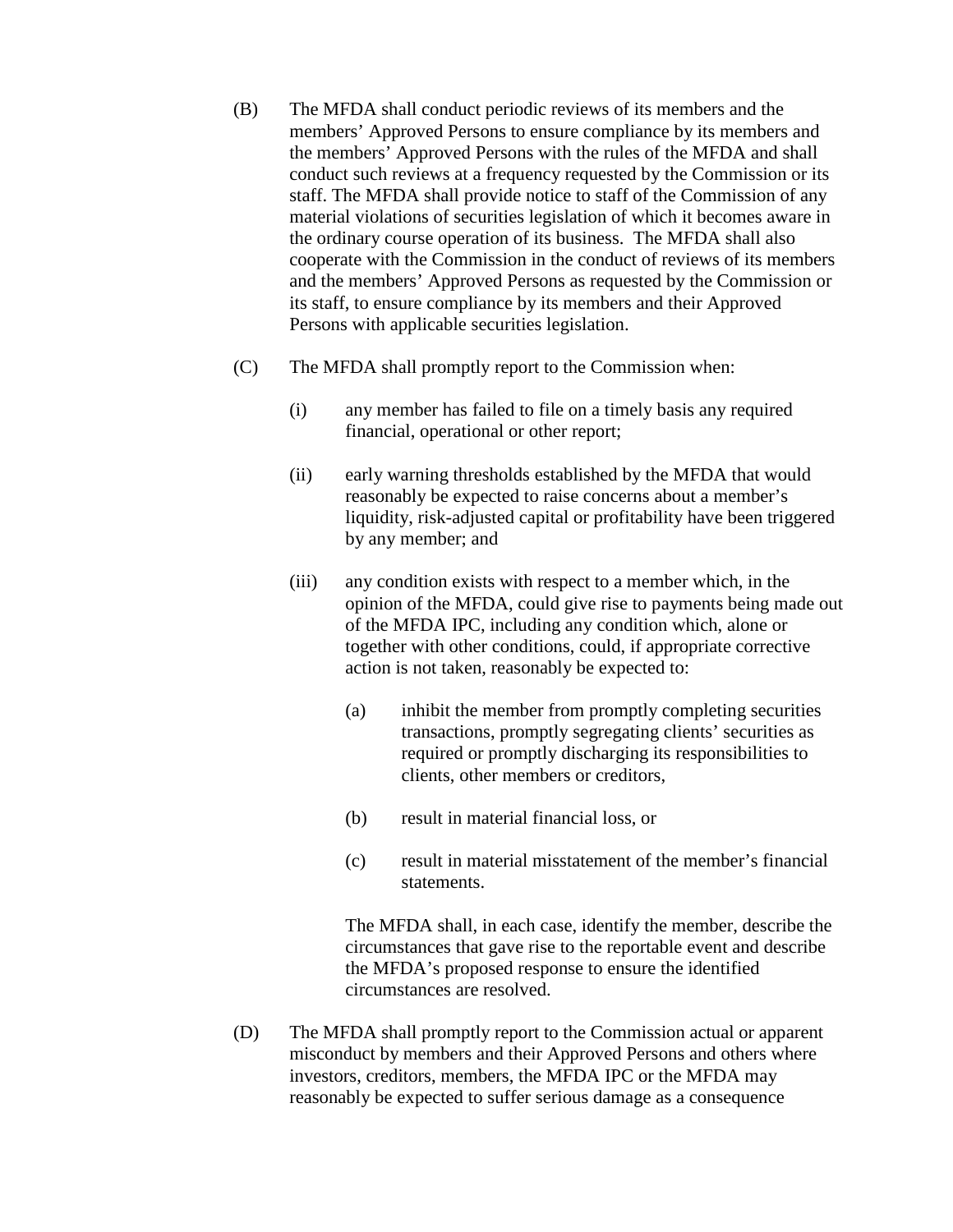thereof, including where the solvency of a member is at risk, fraud is present or there exist serious deficiencies in supervision or internal controls or non-compliance with MFDA rules or securities legislation. The MFDA shall, in each case, identify the member, the Approved Persons, or others, and the misconduct or deficiency as well as the MFDA's proposed response to ensure that the identified problem is resolved.

- (E) The MFDA shall advise the Commission promptly following the taking of any action by it with respect to any member in financial difficulty.
- (F) The MFDA shall promptly advise the MFDA IPC of any actual or apparent material breach of the rules thereof of which the MFDA becomes aware.

# **8. DISCIPLINE OF MEMBERS AND APPROVED PERSONS**

- (A) The MFDA shall, as a matter of contract, have the right to and shall appropriately discipline its members and their Approved Persons for violations of the rules of the MFDA and shall cooperate with the Commission in the enforcement of applicable securities legislation relating to the operations, standards of practice and business conduct of the members and Approved Persons, without prejudice to any action that may be taken by the Commission under securities legislation.
- (B) The MFDA rules shall enable it to prevent the resignation of a member from the MFDA if the MFDA considers that any matter affecting the member or any registered or beneficial holder of a direct or indirect ownership interest in securities, indebtedness or other interests in the member, or in a person or company associated or affiliated with the member or affecting the member's Approved Persons or any of them, should be investigated or that the member or any such person, company or Approved Person should be disciplined.
- (C) The MFDA shall require its members and their Approved Persons to be subject to the MFDA's review, enforcement and disciplinary procedures.
- (D) The MFDA shall notify
	- (i) the Commission in writing, and
	- (ii) the public and the media
		- (a) of any disciplinary or settlement hearing, as soon as practicable and in any event not less than 14 days prior to the date of the hearing, and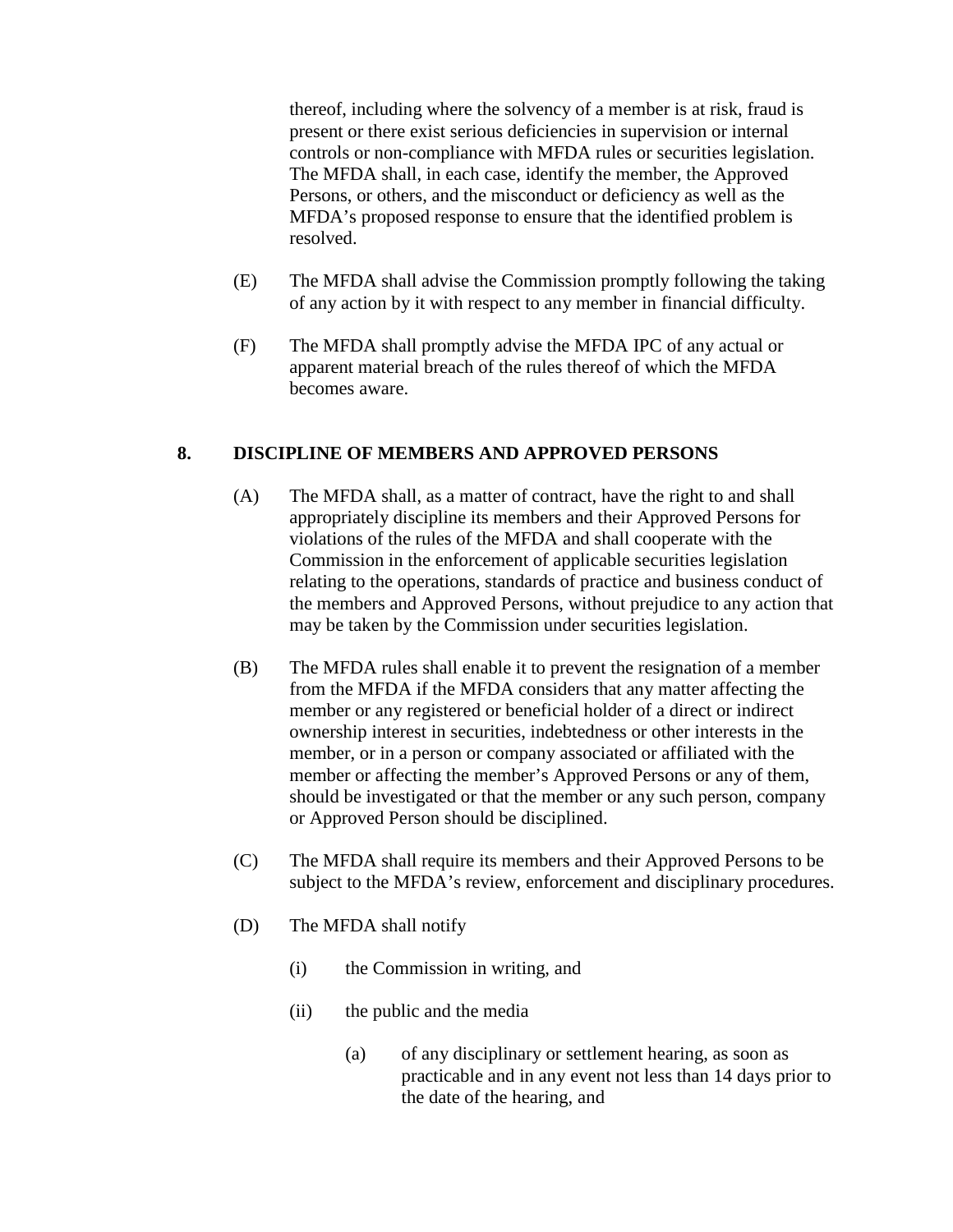- (b) of the disposition of any disciplinary action or settlement, including any discipline imposed, and shall promptly make available any written decision and reasons.
- (E) Any notification required under paragraph 8 (D) shall include, in addition to any other information specified in paragraph 8 (D), the names of the member and the relevant Approved Persons together with a summary of circumstances that gave rise to the proceedings.
- (F) The MFDA shall maintain a register to be made available to the public, summarizing the information which is required to be disclosed to the Commission under paragraphs 8 (D) and (E).
- (G) The information given to the Commission under paragraphs  $8$  (D) and (E) will be published by the Commission unless the Commission determines otherwise.
- (H) The MFDA shall at least annually review all material settlements involving its members or their Approved Persons and their clients with a view to determining whether any action is warranted, and the MFDA shall prohibit members and their Approved Persons from imposing confidentiality restrictions on clients vis-à-vis the MFDA or the Commission, whether as part of a resolution of a dispute or otherwise.
- (I) Disciplinary and settlement hearings shall be open to the public and media except where confidentiality is required for the protection of confidential matters. The criteria and any changes thereto for determining these exceptions shall be specified and submitted to the Commission for approval.

## **9. DUE PROCESS**

The MFDA shall ensure that the requirements of the MFDA relating to admission to membership, the imposition of limitations or conditions on membership, denial of membership and termination of membership are fair and reasonable, including in respect of notice, an opportunity to be heard or make representations, the keeping of a record, the giving of reasons and provision for appeals.

## **10. PURPOSE OF RULES**

(A) The MFDA shall, subject to the terms and conditions of its recognition and the jurisdiction and oversight of the Commission in accordance with securities legislation, establish such rules as are necessary or appropriate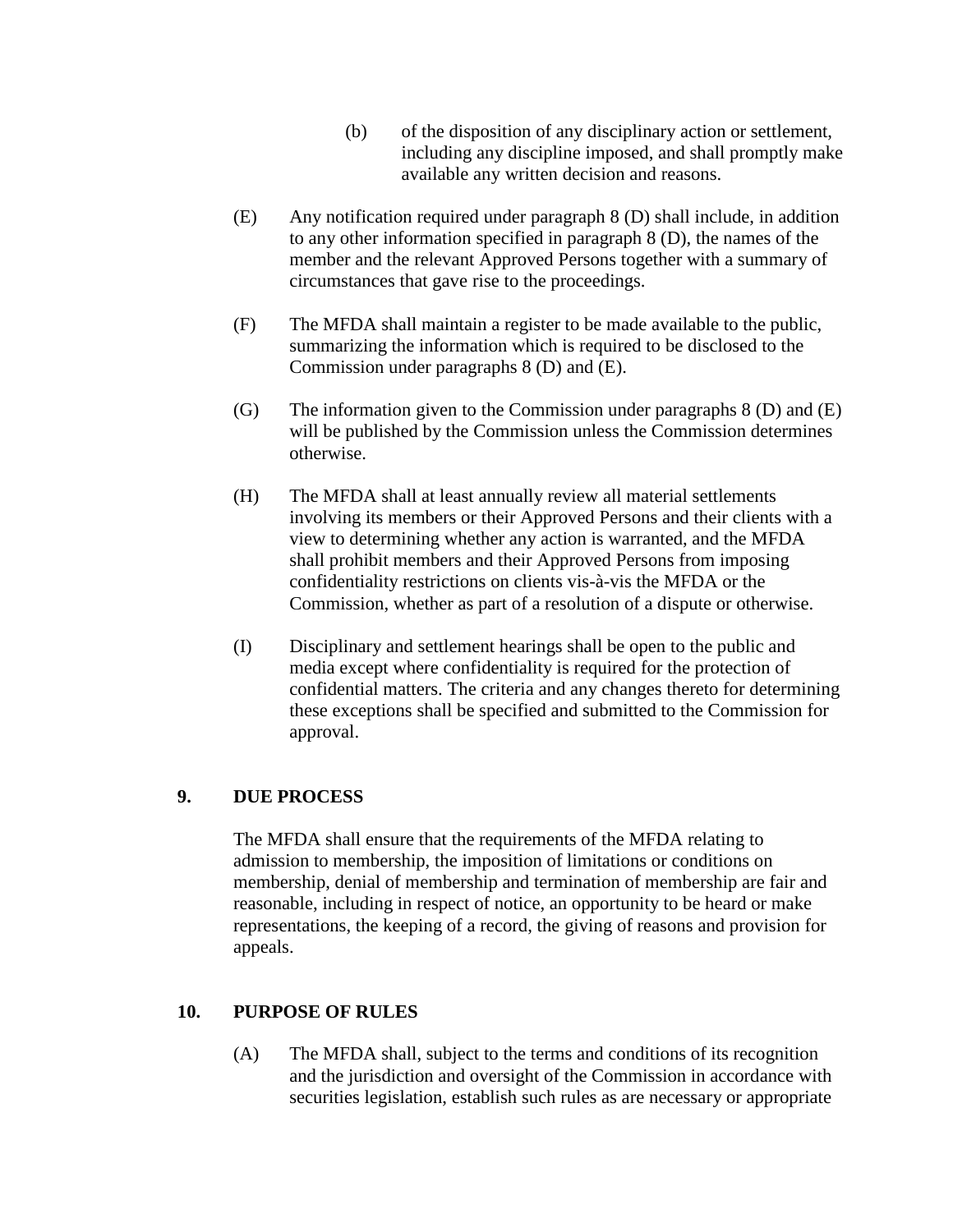to govern and regulate all aspects of its business and affairs and shall in so doing:

- (i) seek to ensure compliance by members and their Approved Persons with applicable securities legislation relating to the operations, standards of practice and business conduct of the members;
- (ii) seek to prevent fraudulent and manipulative acts and practices and to promote the protection of investors, just and equitable principles of trade and high standards of operations, business conduct and ethics;
- (iii) seek to promote public confidence in and public understanding of the goals and activities of the MFDA and to improve the competence of members and their Approved Persons;
- (iv) seek to standardize industry practices where appropriate for investor protection;
- (v) seek to provide for appropriate discipline;

and shall not:

- (vi) permit unfair discrimination among investors, mutual funds, members or others; or
- (vii) impose any barrier to competition that is not appropriate.
- (B) Unless otherwise approved by the Commission, the rules of the MFDA governing the conduct of member business regulated by the MFDA shall afford investors protection at least equivalent to that afforded by securities legislation, provided that higher standards in the public interest shall be permitted and are encouraged.

## **11. RULES AND RULE-MAKING**

MFDA will comply with the process for filing and obtaining Commission approval for by-laws, Rules and any amendments to by-laws or Rules as outlined in the JRRP, as amended from time to time.

## **12. OPERATIONAL ARRANGEMENTS AND RESOURCES**

(A) The MFDA shall have adequate arrangements and resources for the effective monitoring and enforcement of compliance with its rules. With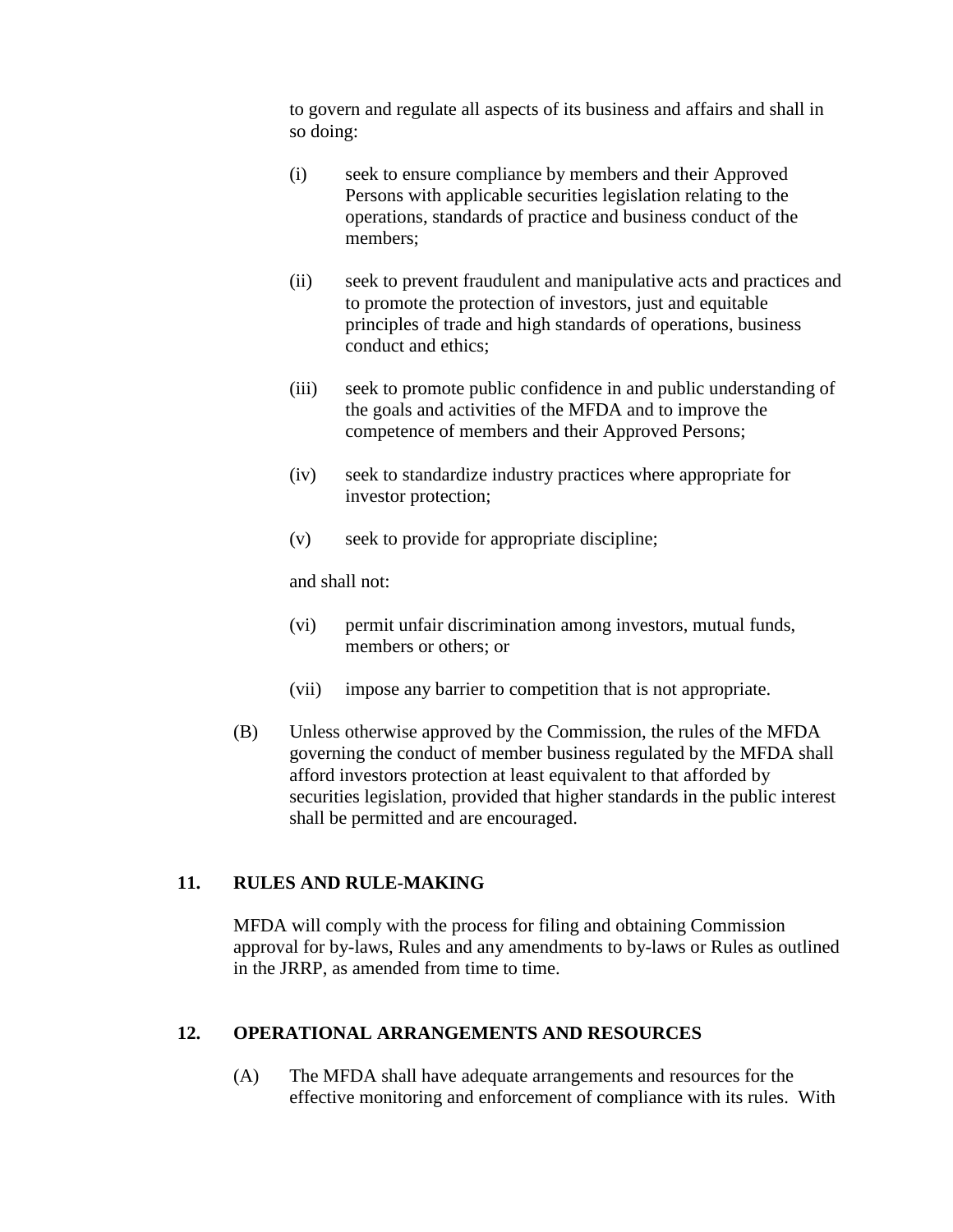the consent of the Commission, the arrangements for monitoring and enforcement may make provision for the following:

- (i) one or more parts of those functions to be performed (and without affecting its responsibility) by another body or person that is able and willing to perform it; and
- (ii) its members and their Approved Persons to be deemed to be in compliance with its rules by complying with the substantially similar rules of such other body or person.

The Commission's consent may be varied or revoked from time to time and may be subject to terms and conditions.

- (B) The MFDA shall respond promptly and effectively to public inquiries and generally shall have effective arrangements for the investigation of complaints (including anonymous complaints) against its members or their Approved Persons. With the consent of the Commission, such arrangements may make provision for one or more parts of that function to be performed on behalf of the MFDA (and without affecting its responsibility) by another body or person that is able and willing to perform it. The Commission's consent may be varied or revoked from time to time and may be subject to terms and conditions. The MFDA and any other body or person performing such function on behalf of the MFDA shall not refrain from investigating complaints due to the anonymity of the complainant where the complaint is otherwise worthy of investigation and sufficiently detailed to permit investigation.
- (C) The MFDA shall ensure that it is accessible to the public and shall designate and make available to the public the names and telephone numbers of persons to be contacted for various purposes, including making complaints and enquiries.
- (D) The arrangements and resources referred to in paragraphs (A) and (B) above shall consist at a minimum of:
	- (i) a sufficient complement of qualified staff, including professional and other appropriately trained staff;
	- (ii) an adequate supervisory structure;
	- (iii) adequate management information systems;
	- (iv) a compliance department and an enforcement department with appropriate reporting structures directly to senior management, and with written procedures wherever practicable;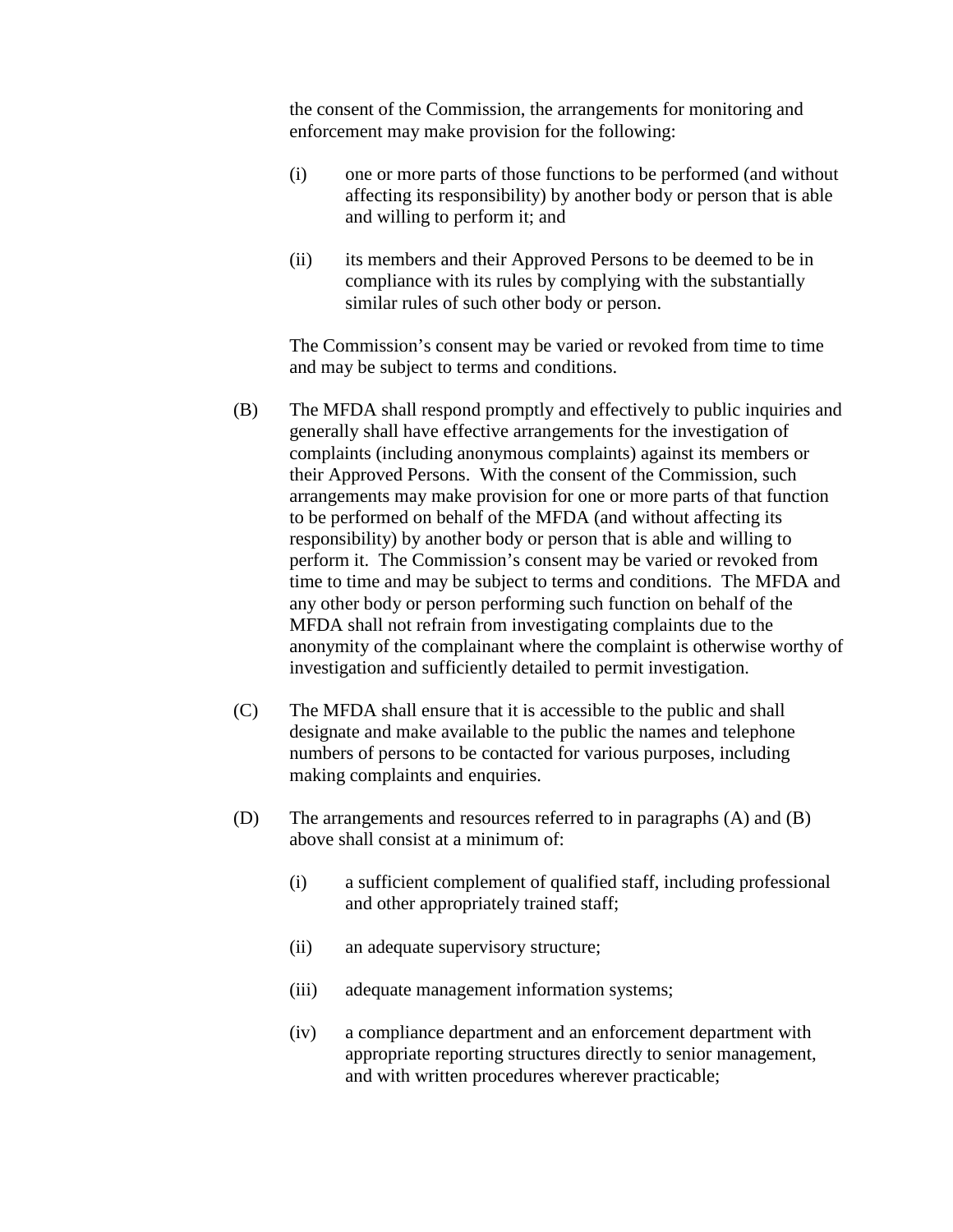- (v) procedures and structures that minimize or eliminate conflicts of interest within the MFDA;
- (vi) inquiry and complaint procedures and a public information facility, including with respect to the discipline history of members and their Approved Persons;
- (vii) guidelines regarding appropriate disciplinary sanctions; and
- (viii) the capacity and expertise to hold disciplinary hearings (including regarding proposed settlements) utilizing public representatives within the meaning of the current section 19.5 of the MFDA's Bylaw No. 1 together with member representatives.
- (E) The MFDA shall cooperate and assist with any reviews, scheduled or unscheduled, of its self-regulatory functions by the MFDA IPC or the Commission. In addition, in the event that the Commission is of the view that there has been a serious actual or apparent failure in the MFDA's fulfilment of its self-regulatory functions, the MFDA shall, where requested by the Commission, undergo an independent third party review on terms and by a person or persons satisfactory to or determined by the Commission, which review shall be at the expense of the MFDA.
- (F) The MFDA shall cooperate and assist with any reviews, scheduled or unscheduled, of its corporate governance structure by the Commission. In addition, in the event that the Commission is of the view that there has been a serious weakness in the MFDA's corporate governance structure, the MFDA shall upon the request of the Commission undergo an independent third party review on terms and by a person or persons satisfactory to or determined by the Commission, which review shall be at the expense of the MFDA.
- (G) The MFDA shall not make material changes to its organizational structure, which would affect its self-regulatory functions, without prior approval of the Commission.
- (H) The MFDA shall comply with reporting requirements set out in Appendix A, as amended from time to time by the Commission or its staff. The MFDA shall also provide the Commission with other reports, documents and information as the Commission or its staff may reasonably request.

#### **13. INFORMATION SHARING**

The MFDA shall cooperate, by sharing information and otherwise, with the MFDA IPC, the Commission and its staff, and other Canadian federal, provincial and territorial recognized self-regulatory organizations and regulatory authorities,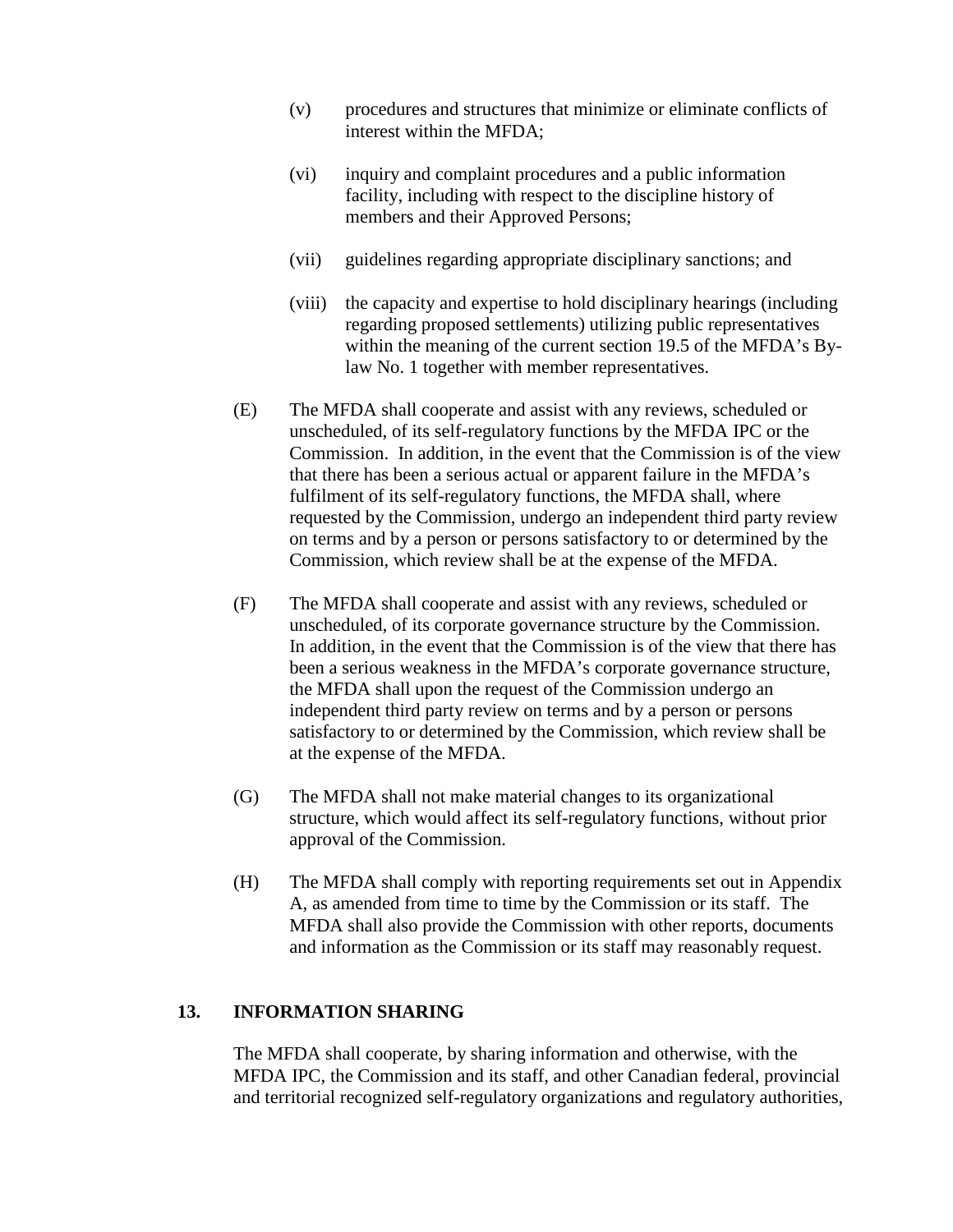including without limitation, those responsible for the supervision or regulation of securities firms, financial institutions, insurance matters and competition matters. The Commission and its staff shall have unrestricted access to the books and records, management, staff and systems of the MFDA.